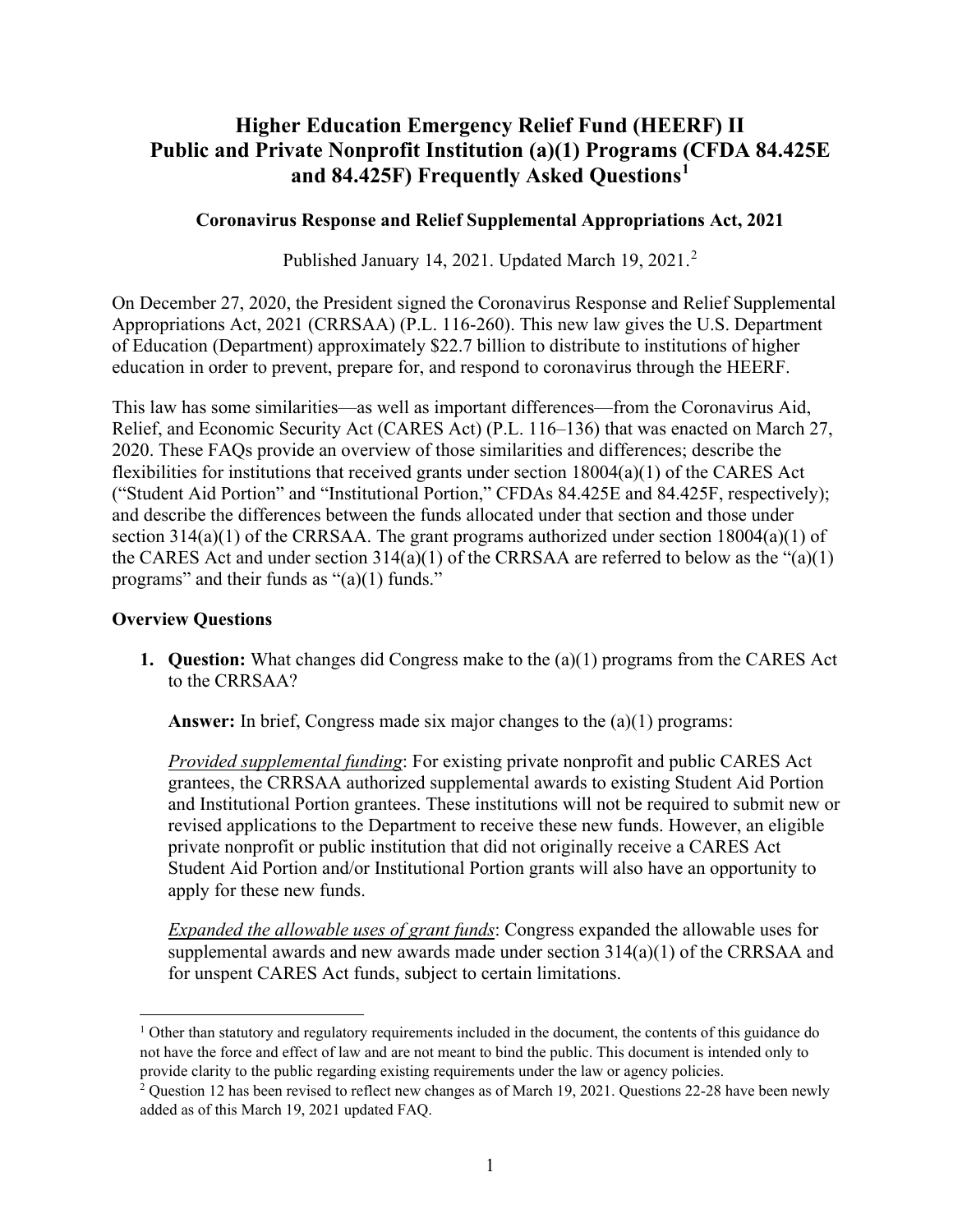*Modified the share of (a)(1) funds that must be used for financial aid grants to students*: The CARES Act required that 50 percent of an institution's allocation under section 18004(a)(1) be used for financial aid grants to students, which was represented by the institution's CARES Act Student Aid Portion award. The CRRSAA requires that an institution receiving funding under section  $314(a)(1)$  provide the "same amount" in financial aid grants to students from the new CRRSAA funds that it was required or which it would have been required to provide under its original CARES Act Student Aid Portion award. Because this law appropriates more funding (approximately \$22 billion instead of \$14 billion) for supplemental and new awards under CRRSAA section  $314(a)(1)$ , the Department anticipates that, on average, a larger share of  $(a)(1)$  allocations will be available for institutional support than under the CARES Act.

*Added allocations for students enrolled in exclusively distance education courses*: Students enrolled in exclusively distance education courses are included in the CRRSAA section 314(a)(1) allocation formula. Institutions will now receive allocations that factor in such students under the formula, and the formula also allows exclusively online institutions that were ineligible for funding under section 18004(a)(1) of the CARES Act to apply for grant funds. Amounts apportioned for students enrolled in exclusively distance education courses may be used only for financial aid grants to students.

*Created a separate program for proprietary institutions*: Proprietary institutions are no longer eligible to receive awards under the (a)(1) program but may apply for new funding under section 314(a)(4) of the CRRSAA. This program supports only financial aid grants to students. More information about the (a)(4) program, and how to apply, is available in a separate announcement.

*Special requirements for institutions paying the endowment excise tax*: For institutions that paid or will be required to pay the endowment excise tax in tax year 2019, the institution's (a)(1) allocation is reduced by 50% under section 314(d)(6) of the CRRSAA. The remaining funds must be expended on financial aid grants to students or for sanitation, personal protective equipment (PPE), or other expenses associated with the general health and safety of the campus environment related to the coronavirus emergency. The Department will require those institutions that paid or will be required to pay the tax to complete and submit a form disclosing this tax status. Institutions paying this tax may also seek a waiver of these limitations.

**2. Question:** My public or private nonprofit institution received (a)(1) funding under the CARES Act and is on the CRRSAA  $(a)(1)$  allocation table. How will we receive  $(a)(1)$ funds under the CRRSAA?

**Answer:** The Department will make supplemental awards to your existing Student Aid Portion and Institutional Portion grants (CFDAs 84.425E and 84.425F). No action is required by your institution to receive these supplemental awards. The Project Director identified on the most current Grant Award Notification (GAN) will automatically receive an email indicating a supplement award is made to your institution. Please note that drawing down any amount of these supplemented funds constitutes your institution's acceptance of the applicable terms and conditions under the CRRSAA and as described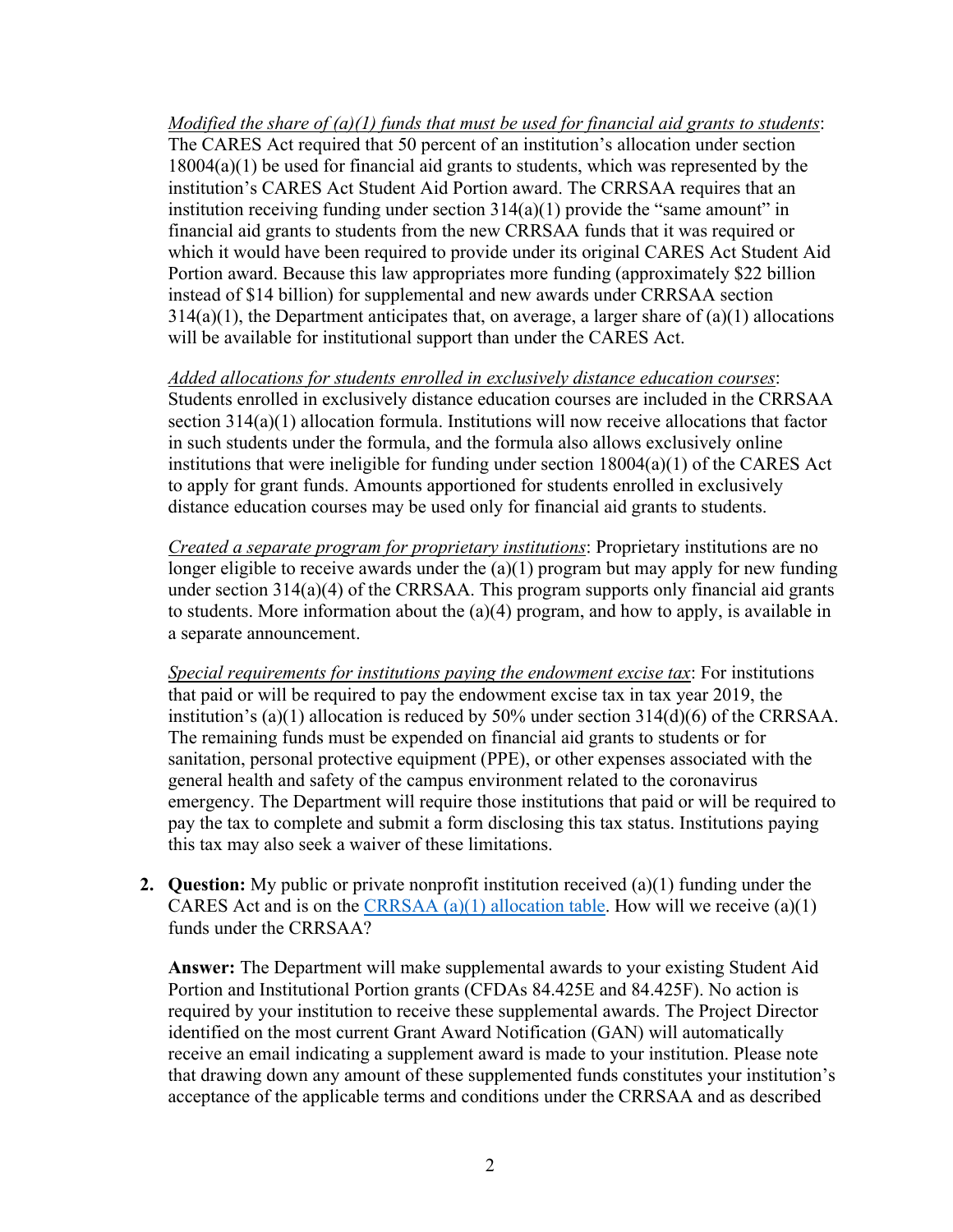in the Supplemental Agreements that will be attached to the GANs for the supplemental awards. For reference, examples of the new Supplemental Agreements for the Student Aid Portion and Institutional Portion grants are available in our notice announcing the availability of these new funds in our *[Federal Register](https://www.federalregister.gov/d/2021-00935)* notice here (January 15, 2021).

**3. Question:** My public or private nonprofit institution is on the [CRRSAA \(a\)\(1\) allocation](https://www2.ed.gov/about/offices/list/ope/314a1allocationtableheerfii.pdf)  [table](https://www2.ed.gov/about/offices/list/ope/314a1allocationtableheerfii.pdf) but did not receive funding under the CARES Act. How can we receive funds under the CRRSAA?

**Answer:** Eligible public or private nonprofit institutions that did not receive Student Aid Portion or Institutional Portion grants (CFDAs 84.425E and 84.425F) under the CARES Act may apply via [Grants.gov](https://www.grants.gov/) for Student Aid Portion or Institutional Portion grants under section 314(a)(1) of the CRRSAA. Institutions must submit complete applications for both the Student Aid Portion and Institutional Portion grants.

Each completed application for a Student Aid Portion or Institutional Portion grant must consist of:

- **1) A completed SF-424 and SF-424 supplemental form;**
- **2) A Certification and Agreement** (either the [Student Aid Portion Certification and](https://www2.ed.gov/about/offices/list/ope/goldcaheerfiistudent.pdf)  [Agreement](https://www2.ed.gov/about/offices/list/ope/goldcaheerfiistudent.pdf) (Gold C&A), or the [Institutional Portion Certification and Agreement](https://www2.ed.gov/about/offices/list/ope/bluecaheerfiiinstitution.pdf) (Blue C&A), as appropriate); and
- **3)** The **[Required Notification of Endowment Excise Tax Paid](https://www2.ed.gov/about/offices/list/ope/heerfiitexcisetaxform.pdf)** Form (if applicable)

The Grants.gov Funding Opportunity Numbers are ED-GRANTS-041020-003 for the Student Aid Portion and ED-GRANTS-042120-004 for the Institutional Portion. Applications must be submitted by April 15, 2021. To register to use Grants.gov, please [visit their "How to Apply for Grants" webpage here,](https://www.grants.gov/web/grants/applicants/apply-for-grants.html) or call their Applicant Support helpdesk at 1-800-518-4726. More information about how to apply is available on our [HEERF II](https://www2.ed.gov/about/offices/list/ope/crrsaa.html) CRRSAA website.

If an institution has previously received a Student Aid Portion grant but not an Institutional Portion grant under the CARES Act, that institution will have to submit an application for only an Institutional Portion grant and its Student Aid Portion grant will be supplemented as described above.

The Department has issued a [CRRSAA \(a\)\(1\) allocation table](https://www2.ed.gov/about/offices/list/ope/314a1allocationtableheerfii.pdf) indicating which institutions are eligible for both supplemental and new awards under section 314(a)(1) of the CRRSAA.

**4. Question:** How long does a public or private nonprofit institution that did not receive funding under the CARES Act have to apply for the (a)(1) programs?

**Answer:** CRRSAA section 314(f) requires that public or private nonprofit institutions apply for funding within 90 days of the publication of the Notice Inviting Applications, which is April 15, 2021.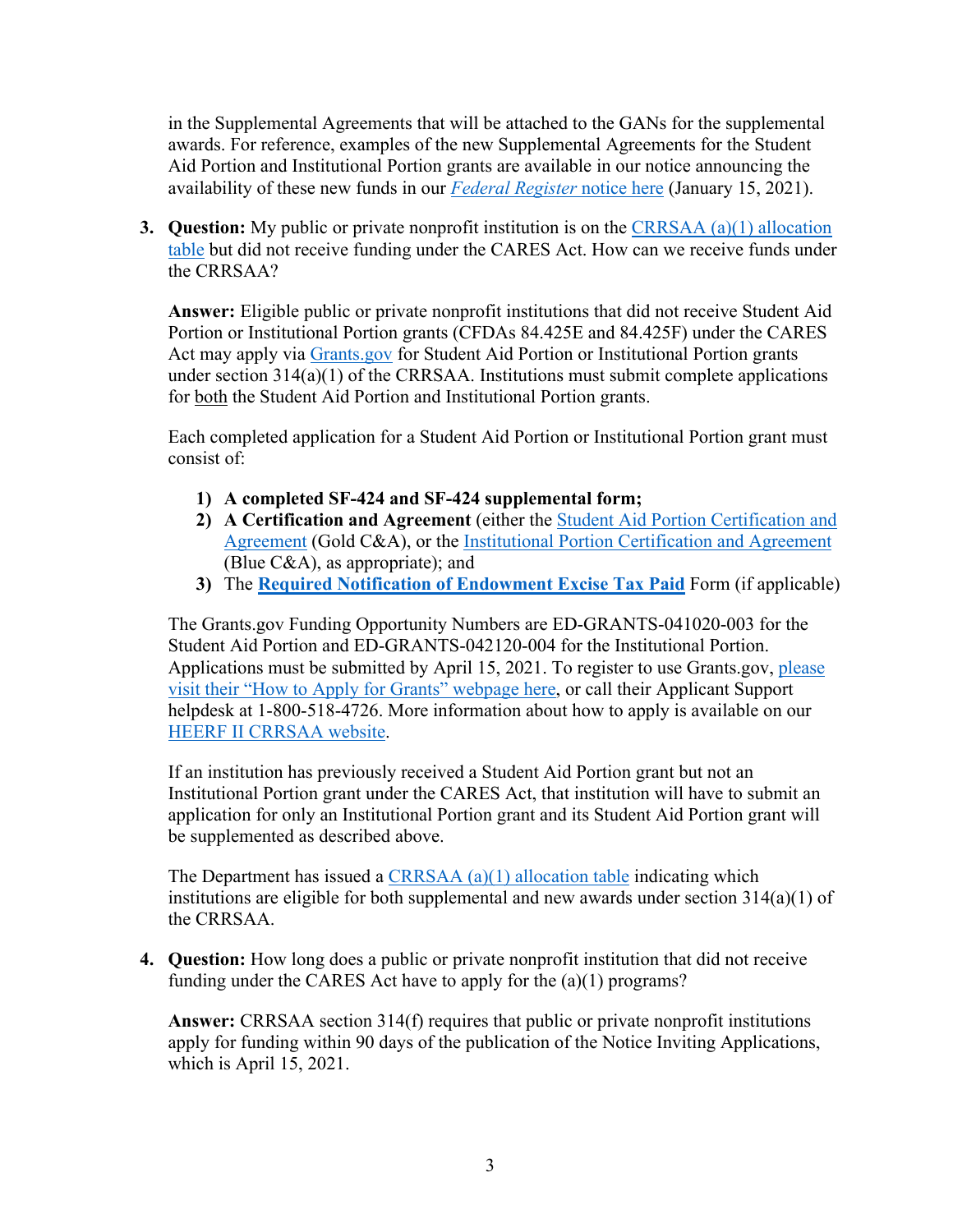**5. Question:** Will proprietary institutions receive funds under the CRRSAA?

**Answer:** Yes, but proprietary institutions are not eligible for supplemental funding under the CRRSAA (a)(1) programs; rather, such institutions must apply for awards under a new section 314(a)(4) program. This program provides a separate funding stream for proprietary institutions that may be used only for financial aid grants to students.

More information about the (a)(4) program, and how to apply, is available in a separate announcement.

**6. Question:** My institution is an exclusively online public or private nonprofit with students enrolled in distance education courses prior to the COVID-19 pandemic. We were not able to apply for CARES Act funds. Can we receive funds under the CRRSAA?

**Answer:** Yes. The section 314(a)(1) formula under the CRRSAA will provide allocations for institutions, including exclusively online institutions, based on (1) the relative share of full-time equivalent enrollment of students who were Federal Pell grant recipients and who were exclusively enrolled in distance education courses prior to the COVID-19 pandemic and (2) the relative share of the total number of students who were Federal Pell grant recipients and who were exclusively enrolled in distance education courses prior to the qualifying emergency. Please note that section 314(d)(9) of the CRRSAA stipulates that grants to such institutions may be used only for financial aid grants to students. Please see Question 3 for more information about how to apply for a grant.

## **CRRSAA (a)(1) Programs Questions**

**7. Question:** What amount of section 314(a)(1) funds must my institution devote to financial aid grants to students?

**Answer:** The CRRSAA requires that institutions receiving funding under section  $314(a)(1)$  provide the "same amount" of funding in financial aid grants to students that it was required to provide under its original Student Aid Portion (CFDA 84.425E) allocation amount, as listed on the [CARES Act Section18004\(a\)\(1\) allocation table.](https://www2.ed.gov/about/offices/list/ope/allocationsforsection18004a1ofcaresact.pdf)

Therefore, if an institution was allocated  $$600,000$  under section  $18004(a)(1)$  of the CARES Act, with \$300,000 as its Student Aid Portion, an institution must expend at least \$300,000 in CRRSAA funds on emergency financial aid grants to students. The amount of funding that an institution is required to provide in financial aid grants to students should equal the amount of supplemental funding that will be added to an institution's Student Aid Portion (CFDA 84.425E) award. Because the CRRSAA appropriates more total funding to the HEERF program than did the CARES Act (approximately \$22 billion instead of \$14 billion), the Department anticipates that most institutions will receive a larger Institutional Portion supplement under CRRSAA than their Student Aid Portion supplement, unless certain restrictions apply. However, the Secretary continues to strongly encourage institutions to expand support for students with the most significant financial needs arising from the COVID-19 pandemic.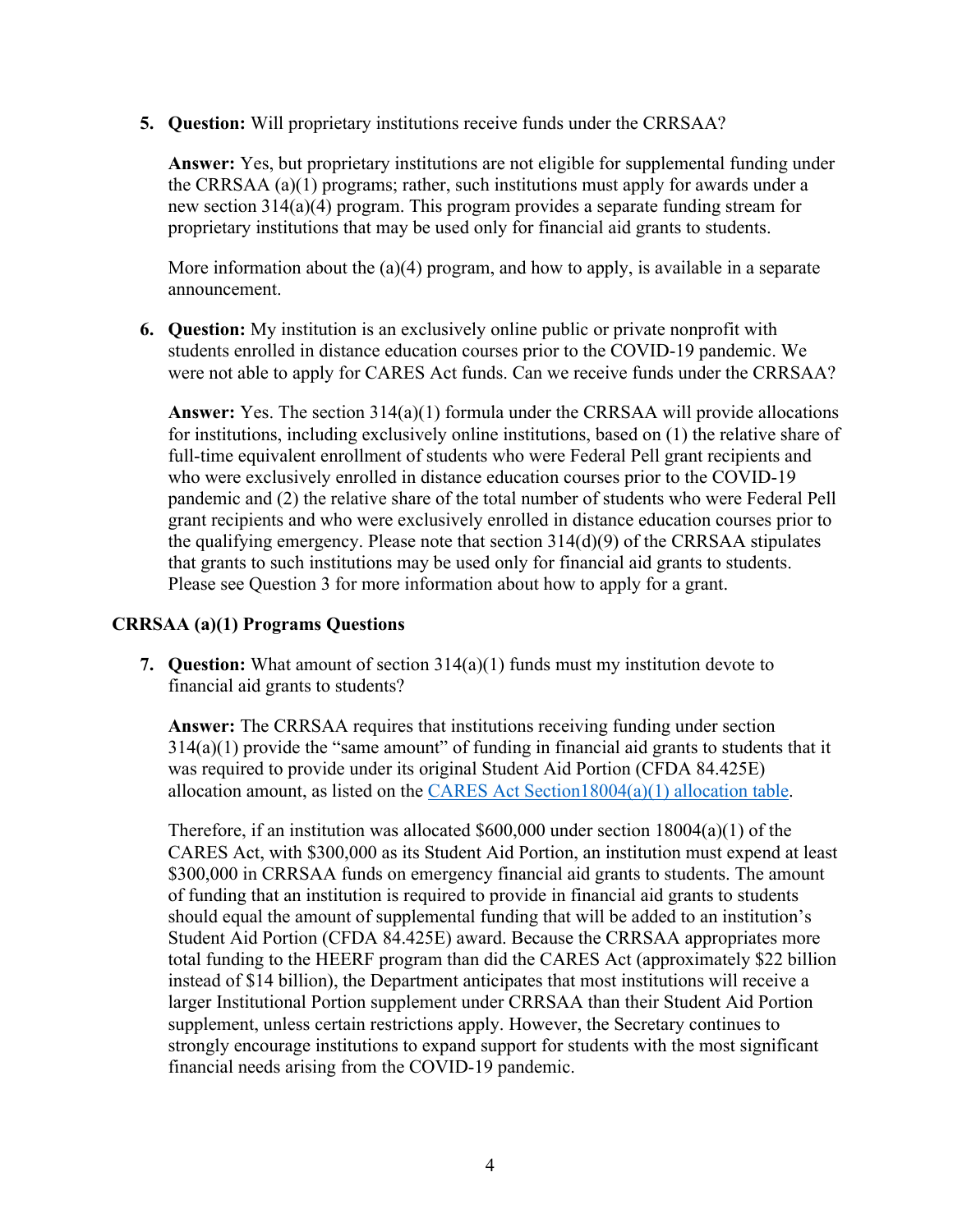This minimum "floor" will be automatically calculated (based on the amount required to be spent under the CARES Act, which should be inclusive of the amounts apportioned to institutions based on students enrolled exclusively in distance education) for institutions receiving supplemental awards and this minimum "floor" will be the amount awarded to the institution's Student Aid Portion grant (CFDA 84.425E).

This minimum floor does not apply to institutions that have exclusively distance education students (see Question 6).

**8. Question:** What are the requirements for making financial aid grants to students?

**Answer:** Unlike the CARES Act, the CRRSAA requires that institutions prioritize students with *exceptional need*, such as students who receive Pell Grants, in awarding financial aid grants to students. However, students do not need to be only Pell recipients or students who are eligible for Pell grants. In addition, the CRRSAA explicitly provides that financial aid grants to students may be provided to students exclusively enrolled in distance education.

Institutions may not (1) condition the receipt of financial aid grants to students on continued or future enrollment in the institution, (2) use the financial aid grants to satisfy a student's outstanding account balance, unless it has obtained the student's written (or electronic), affirmative consent, or (3) require such consent as a condition of receipt of or eligibility for the financial aid grant.<sup>[3](#page-4-0)</sup>

Institutions should carefully document how they prioritize students with exceptional need in distributing financial aid grants to students, as the Department intends to establish reporting requirements regarding the distribution of financial aid grants to students consistent with section 314(e) of CRRSAA.

**9. Question:** How may students use their financial aid grants?

**Answer:** Financial aid grants for students may be used for any component of the student's cost of attendance or for emergency costs that arise due to coronavirus, such as tuition, food, housing, health care (including mental health care) or child care.

See Question 19 of the Higher Education Emergency Relief Fund (HEERF) Frequently [Asked Questions \(FAQ\) Rollup Document](https://www2.ed.gov/about/offices/list/ope/heerffaqsoct2020rollup.pdf) for more details as to how institutions may pay the financial aid grants to students, if not applying it to a student's account after obtaining the student's written (or electronic), affirmative consent.

<span id="page-4-0"></span><sup>&</sup>lt;sup>3</sup> The Department's guidance for emergency financial aid grants under section  $18004(a)(1)$  of the CARES Act did not advise institutions to use such grants to satisfy a student's outstanding account balance. However, upon further consideration, the Department believes that allowing students to consent to the application of a CRRSAA financial aid grant to their student accounts would facilitate such a use of funds, if desired by the student, while retaining the student's discretion to determine what costs should be covered with his or her financial aid grant funds.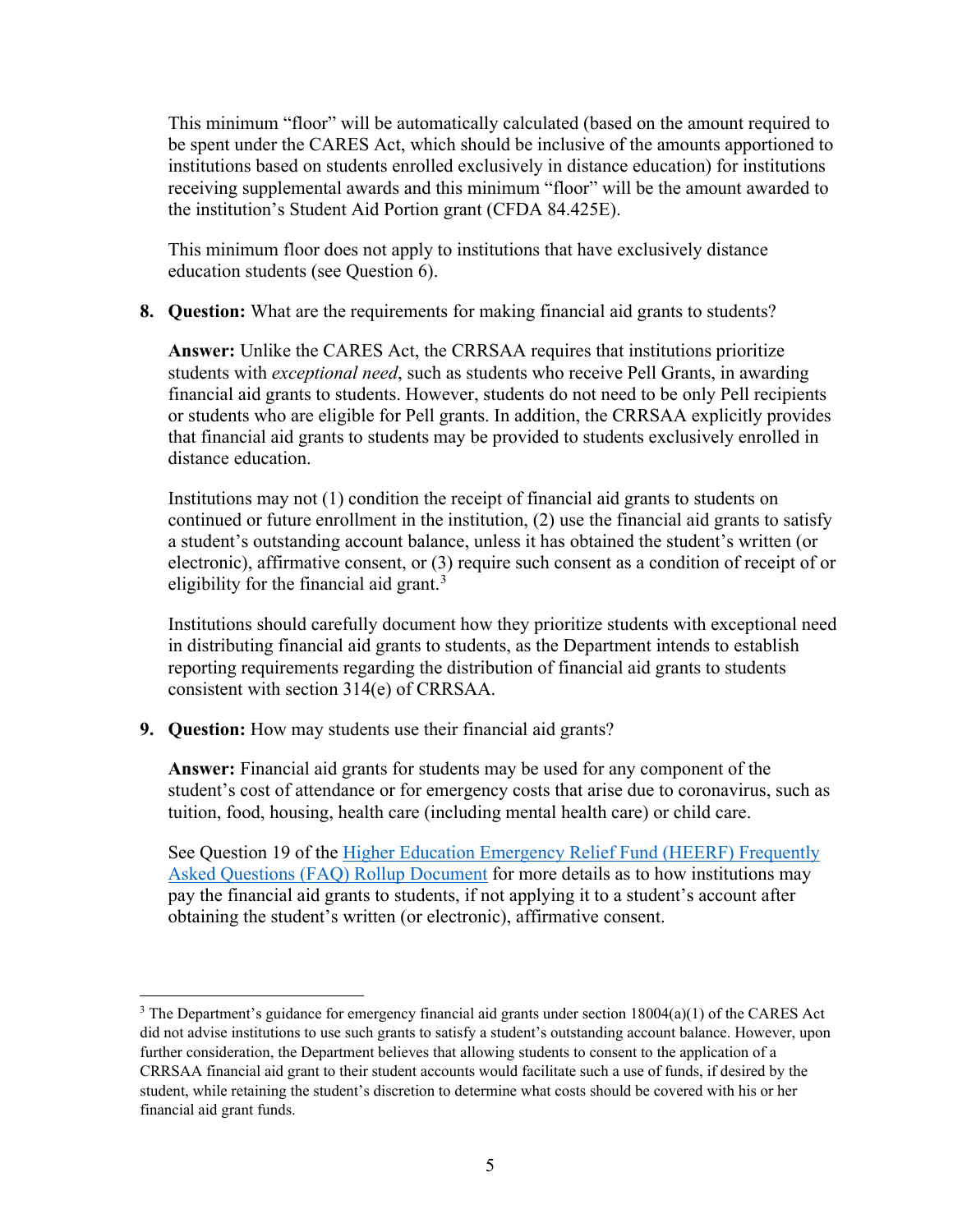**10. Question:** How has the use of funds changed for institutional uses?

**Answer:** Institutions have expanded flexibility in their use of supplemental Institutional Portion funds (CFDA 84.425F). Under section 18004(c) of the CARES Act, institutions were required to use their Institutional Portion awards to cover any costs associated with significant changes to the delivery of instruction due to the coronavirus and/or for additional emergency financial aid grants, subject to certain limitations.

In contrast, allowable uses under the CRRSAA for Institutional Portion awards include:

- Defraying expenses associated with coronavirus (including lost revenue, reimbursement for expenses already incurred, technology costs associated with a transition to distance education, faculty and staff trainings, and payroll);
- Carrying out student support activities authorized by the Higher Education Act of 1965, as amended (HEA), that address needs related to coronavirus; and
- Making additional financial aid grants to students (as described in Question 8).

Similar to what was required for Institutional Portion awards under Section 18004 of the CARES Act and the Department's Certification and Agreement for those funds, under section 314(d)(3) of the CRRSAA, no supplemental Institutional Portion awards or new Institutional Portion awards may be used to fund contractors for the provision of preenrollment recruitment activities; marketing or recruitment; endowments; capital outlays associated with facilities related to athletics, sectarian instruction, or religious worship; senior administrator or executive salaries, benefits, bonuses, contracts, incentives; stock buybacks, shareholder dividends, capital distributions, and stock options; or any other cash or other benefit for a senior administrator or executive.

**11. Question:** What "student support activities" may CRRSAA funds be used to support?

**Answer:** Section 314(c)(2) allows an institution to spend its CRRSAA funds on student support activities authorized by the HEA, where those student support activities address needs related to the coronavirus. The Department interprets this provision to, among other authorized activities, authorize grantees to use CRRSAA funds to carry out TRIO and Gaining Early Awareness and Readiness for Undergraduate Programs (GEAR UP) program activities to the extent that those activities address needs related to the coronavirus.

For example, (a)(1) institutional funds may be used to support the transition to virtual activities, purchase PPE, or support other innovative learning methods that would allow an institution to engage in student support activities authorized under the HEA during the COVID-19 pandemic.

**12. Question:** How has the use of funds changed for unexpended CARES Act grant funds?

**Answer:** The expanded use of funds authority under the CRRSAA also applies to unexpended CARES Act funds: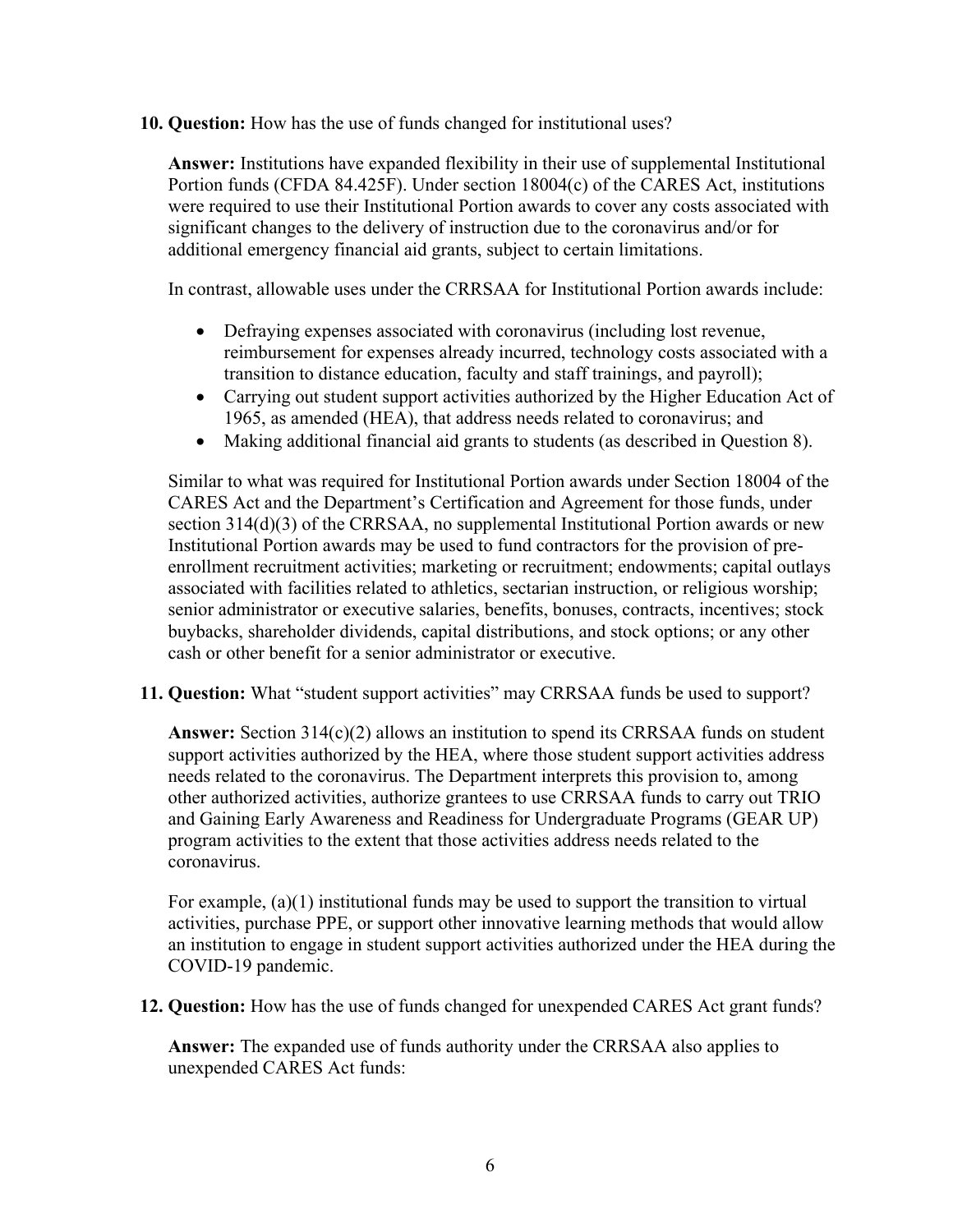- For their Institutional Portion CARES Act grants (CFDA 84.425F), institutions are able to use their remaining funds in the same way they are allowed to use their supplemental Institutional Portion funds under the CRRSAA (as described in Question 10). [4](#page-6-0)
- For their Student Aid Portion CARES Act grant (CFDA 84.425E), institutions may use their remaining funds to provide financial aid grants in the same way they are allowed to use their supplemental Student Aid Portion funds under the CRRSAA, including by providing such grants to students exclusively enrolled in distance education (as described in Question 8).

Institutions have this expanded flexibility to use unliquidated (unspent) funds effective December 27, 2020 (the date of enactment of the CRRSAA), *for costs incurred on or after March 13, 2020, the date on which the President declared a national emergency due to the COVID-19 pandemic [\(85 FR 15337\)](https://www.federalregister.gov/d/2020-05794).* [5](#page-6-1)

Please note that under section  $314(d)(5)$ , an institution that utilizes the expanded use of funds authority under the CRRSAA for its unspent CARES Act funds must ensure at least 50% of the funds it received under CARES Act section 18004(a)(1) (generally, its Student Aid Portion award) is used for financial aid grants to students. (Revised March 19, 2021).

**13. Question:** My institution paid or will be required to pay the excise tax for large endowments in tax year 2019. What must my institution do?

**Answer:** Pursuant to CRRSAA section 314(d)(6), any institution that was required or will be required to remit payment to the Internal Revenue Service for the excise tax paid on investment income of private colleges and universities<sup>[6](#page-6-2)</sup> under section 4968 of the Internal Revenue Code of 1986 for tax year 2019 must—

- (1) Notify the Department that it is required to pay the tax within 30 days of making a determination that it is required to pay the tax;
- (2) Not use 50% of its total allocation under CRRSAA section 314(a)(1); and
- (3) Use remaining allocated funds to provide financial aid grants to students pursuant to CRRSAA section 314(c)(3) or for sanitation, PPE, or other expenses associated with the general health and safety of the campus environment.

Further, under CRRSAA section 314(d)(5), institutions receiving allocations under CRRSAA section 314(a)(1), including institutions that remitted payment for the excise tax, must provide at least the same amount of funding for financial aid grants to students as it was required to under sections  $18004(a)(1)$  and (c) of the CARES Act.

<span id="page-6-0"></span><sup>&</sup>lt;sup>4</sup> The expanded use of funds authority also applies to the CARES Act section  $18004(a)(2)$  and  $(a)(3)$  programs (CFDAs 84.425J, 84.425K, 84.425L, 84.425M, and 84.425N).

<span id="page-6-1"></span><sup>&</sup>lt;sup>5</sup> Please refer to the Department's Notice of Interpretation published on March 22, 2021, for additional information regarding this determination.

<span id="page-6-2"></span><sup>&</sup>lt;sup>6</sup> This requirement does not apply to any institution of higher education designated by the Secretary as an eligible "work college" under section 448 of the HEA.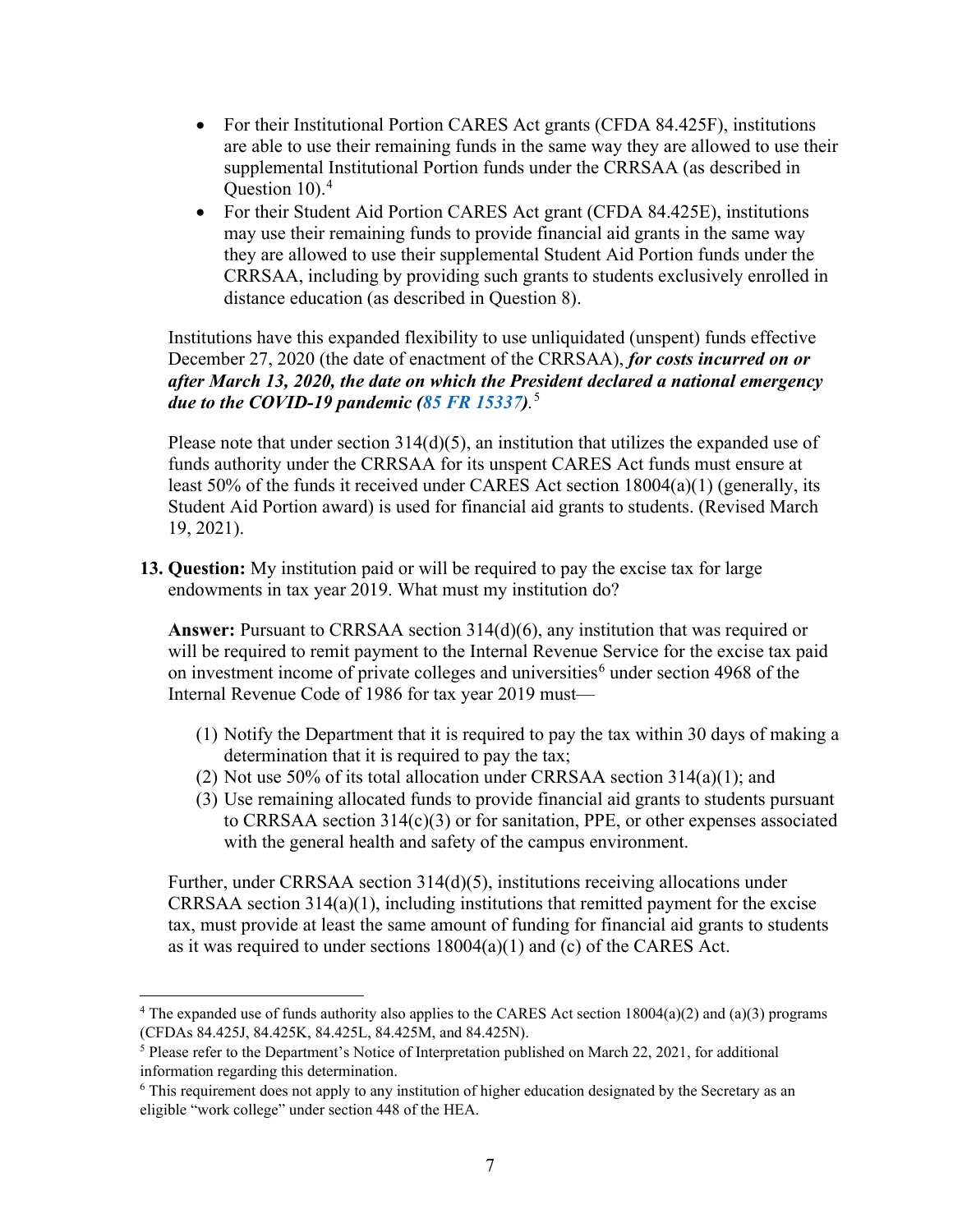The form to provide the required notification to the Department is attached to the GANs for supplemental awards and is included in application packages for new awards made under the CRRSAA. It is [also available here.](https://www2.ed.gov/about/offices/list/ope/heerfiitexcisetaxform.pdf)

Institutions must only submit this form once for all HEERF grant programs, and no action is required by institutions not subject to the endowment excise tax. Institutions that have not yet determined if they are subject to the 2019 endowment excise tax must submit this form within 30 calendar days of making a determination that they are required to pay the tax. If receiving a supplemental award under section 314(a)(1) of the CRRSAA, institutions must return the form as a completed attachment via email to both  $HEERF@ed.gov$  and the email of your assigned education program officer contact as indicated in Box 3 of your GAN. Institutions applying for new awards under CRRSAA must submit the form with their application for grant funds by uploading the form to the "Other Attachments" section of [Grants.gov.](https://www.grants.gov/web/grants/applicants/apply-for-grants.html)

Institutions that complete the form will be provided with the opportunity to apply for a waiver of their allocation reduction and allowable use limitations.

**14. Question:** My institution received a CARES Act HEERF grant. Will my institution be able to receive a grant under the CRRSAA (a)(1) program if we have not yet complied with the [quarterly or annual reporting requirements](https://www2.ed.gov/about/offices/list/ope/heerfreporting.html) for the HEERF grant program?

**Answer:** Institutions that have not yet complied with the reporting requirements of the CARES Act may receive delayed supplemental  $(a)(1)$  awards and/or may receive awards with a restriction on the ability to drawdown those awarded funds (stop payment status) until the institution has satisfied its CARES Act HEERF reporting obligations.

# **Grant Administration**

**15. Question:** Do the existing CARES Act HEERF FAQs still apply?

**Answer:** Except for the differences explained herein, the existing CARES Act HEERF FAQs continue to apply to an institution's previous expenditures under its existing CARES Act HEERF grants. As explained by Question 12, CRRSAA section 314(d)(2) allows institutions expanded use of funds authority for unexpended CARES Act funds. The Department is in the process of identifying and clarifying which specific FAQs may continue to be relied upon with the new CRRSAA and for an institution's unexpended CARES Act funds.

**16. Question:** Does the June 17, 2020 Interim Final Rule (IFR) [\(85 FR 36494\)](https://www.federalregister.gov/d/2020-12965) limiting student eligibility for emergency financial aid grants under the CARES Act to students who are or could be eligible to participate in the Department's Title IV Federal student financial aid programs under HEA Section 484 apply to HEERF programs under CRRSAA?

**Answer:** No. The IFR and its implementing regulation, [34 CFR § 668.2,](https://www.ecfr.gov/cgi-bin/text-idx?SID=53dbf70a52ddbed0a96688dbad93a942&mc=true&node=se34.3.668_12&rgn=div8) apply only to funds made available under the CARES Act and not to funds made available under CRRSAA.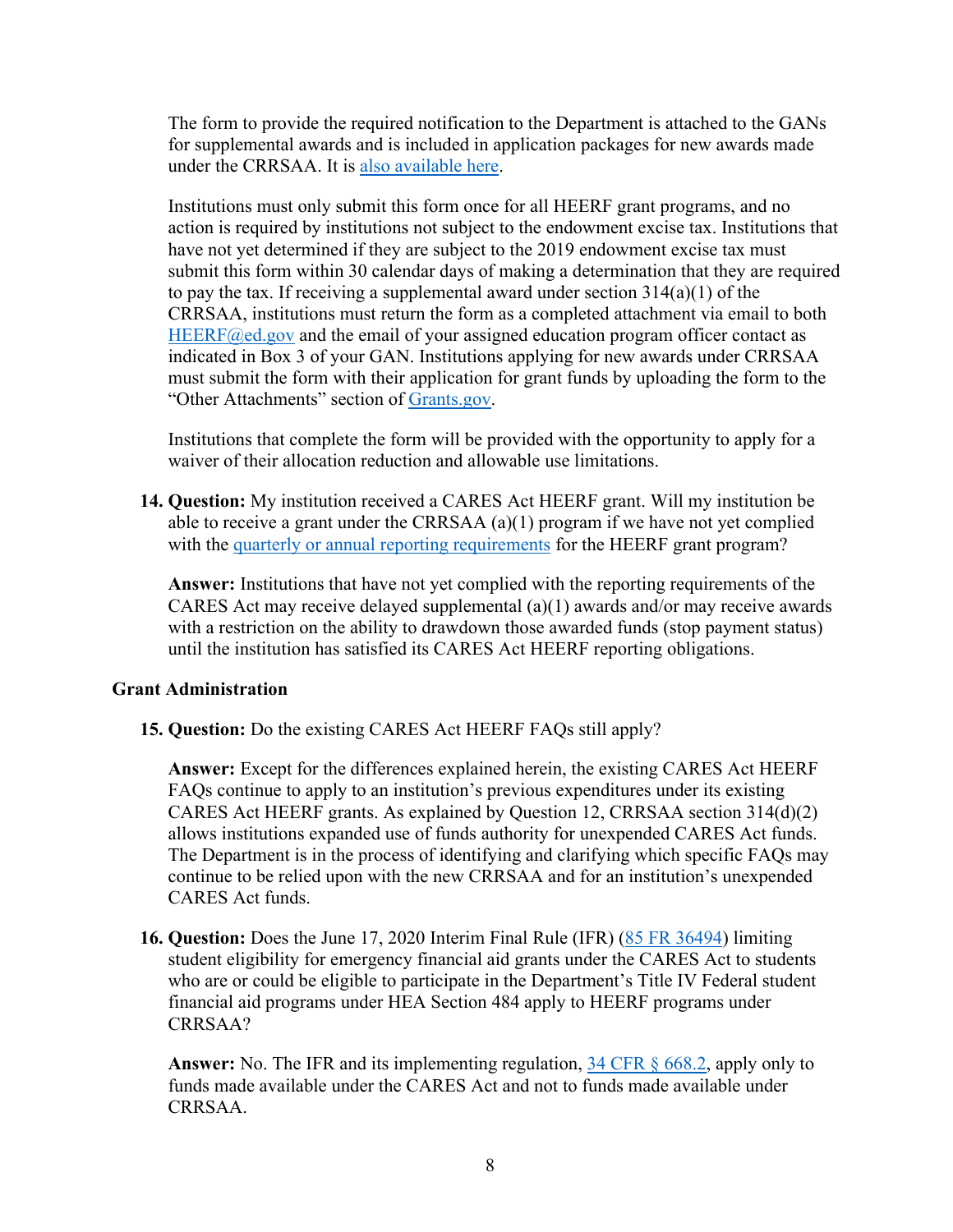**17. Question:** When should my institution draw down funds once they have been obligated by the Department?

**Answer:** Although the entire amount of a grantee's CRRSAA Student Aid Portion or Institutional Portion grant award or supplemental award will be available to the grantee as soon as it has been obligated by the Department, under  $2 \text{ CFR } \S$  200.305(b), HEERF grantees are under an obligation to minimize the time between drawing down funds from G5 and paying obligations incurred by the grantee (liquidation). If a HEERF grantee is using HEERF grant funds to make financial aid grants to students, the Department may evaluate for compliance with the rule grantees who have not drawn down the funds from G5 and not paid the obligations (the financial aid grants to students) to the students within fifteen calendar days. For all other allowable uses, the Department may evaluate grantees who have not taken these steps within three calendar days. This enhanced flexibility for student grant programs is because students may not accept and draw down their financial aid grants from grantees' accounts within the three day window, or an institution may experience difficulties in contacting eligible students due to factors related to the pandemic.

**18. Question:** Can my institution charge indirect costs to its HEERF grants?

**Answer:** Indirect costs may be charged only to Institutional Portion awards, both new and supplemental, and may not be charged to any Student Portion grant awards because the student allocation represents an amount of funds that must be distributed to students.

Generally, this indirect cost rate will be the on-campus rate specified in an institution's negotiated indirect cost rate agreement. If an institution does not have a current negotiated indirect cost rate with its cognizant agency for indirect costs, it may appropriately charge the *de minimis* rate of ten percent of Modified Total Direct Costs  $(MTDC).$ <sup>[7](#page-8-0)</sup>

Please note that as described in  $2 \text{ CFR } \S$  200.403, costs must be consistently charged as either indirect or direct costs, but they may not be double-charged or inconsistently charged as both. For more information, please see the Department's [Indirect Cost](https://www2.ed.gov/about/offices/list/ocfo/fipao/abouticg.html)  [website.](https://www2.ed.gov/about/offices/list/ocfo/fipao/abouticg.html)

**19. Question:** Can my institution charge direct administrative costs to its HEERF grants?

**Answer:** Reasonable direct administrative costs may be charged only to Institutional Portion awards, both new and supplemental, and may not be charged to any Student Portion grant awards because the student allocation represents an amount of funds that must be distributed to students.

<span id="page-8-0"></span><sup>7</sup> Please see ["Direct and Indirect \(F&A\) Costs"](https://www.ecfr.gov/cgi-bin/text-idx?SID=ccef012210186d3fb1d3eda0ac2a3d28&mc=true&node=pt2.1.200&rgn=div5#sg2.1.200_1411.sg11) in the Uniform Guidance, 2 CFR part 200, for more information.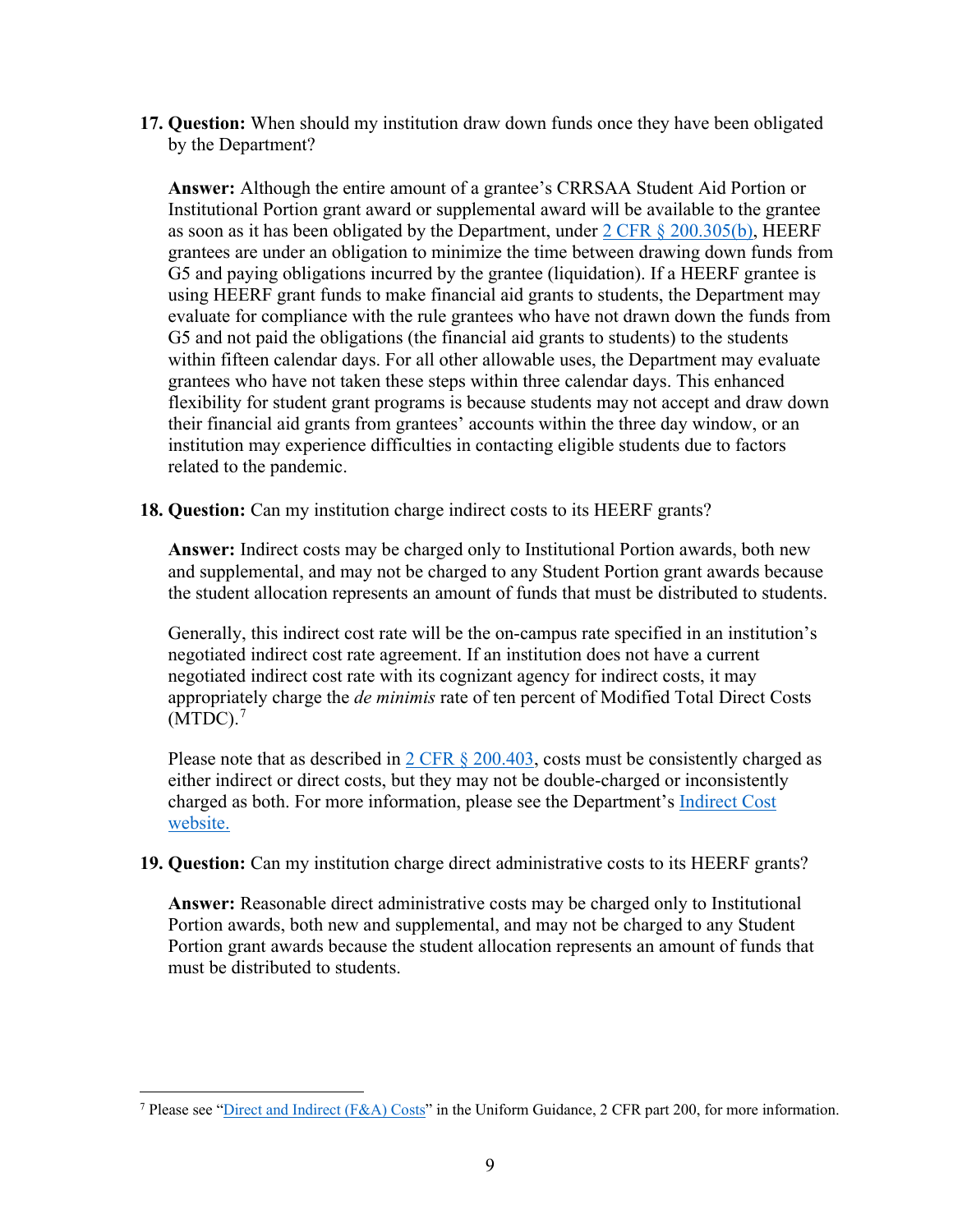Any direct administrative costs charged to the grant must be documented and, as with all costs, must be reasonable and necessary for the performance of the grant per the Cost Principles of the Uniform Guidance, [2 CFR part 200 subpart E.](https://www.ecfr.gov/cgi-bin/text-idx?SID=71ffa6a859b8f0ff42afda72202f4ff0&mc=true&node=sp2.1.200.e&rgn=div6)

**20. Question:** Under the Uniform Guidance requirements, institutions must receive [prior](https://www.ecfr.gov/cgi-bin/text-idx?SID=ccef012210186d3fb1d3eda0ac2a3d28&mc=true&node=pt2.1.200&rgn=div5#se2.1.200_1407)  [written approval](https://www.ecfr.gov/cgi-bin/text-idx?SID=ccef012210186d3fb1d3eda0ac2a3d28&mc=true&node=pt2.1.200&rgn=div5#se2.1.200_1407) (prior approval) for a many types of costs under [2 CFR § 200.407.](https://www.ecfr.gov/cgi-bin/text-idx?SID=9ec46e02d34effe7b61fcadf478c4e82&mc=true&node=se2.1.200_1407&rgn=div8) Is that prior approval required for HEERF grants?

**Answer:** Generally, no. This FAQ constitutes notice that due to the COVID-19 pandemic, the Department is providing its prior approval for the following cost items for all formula grants under the HEERF program from March 13, 2020 through the period of grant performance specified under your institution's GANs for all HEERF grants, whether awarded under section 18004 of the CARES Act or section 314 of the CRRSAA:

- $\&$  [200.308 Revision of budget and program plans](https://www.ecfr.gov/cgi-bin/text-idx?SID=a86eb1723a0a2c65d643b0ca6207c7ea&mc=true&node=se2.1.200_1308&rgn=div8)
- $$200.313$  Equipment
- § [200.430 Compensation—personal services, paragraph \(h\)](https://www.ecfr.gov/cgi-bin/text-idx?SID=a86eb1723a0a2c65d643b0ca6207c7ea&mc=true&node=se2.1.200_1430&rgn=div8)
- § [200.431 Compensation—fringe benefits](https://www.ecfr.gov/cgi-bin/text-idx?SID=a86eb1723a0a2c65d643b0ca6207c7ea&mc=true&node=se2.1.200_1431&rgn=div8)
- § [200.456 Participant support costs](https://www.ecfr.gov/cgi-bin/text-idx?SID=a86eb1723a0a2c65d643b0ca6207c7ea&mc=true&node=se2.1.200_1456&rgn=div8) (defined at [§ 200.75\)](https://www.ecfr.gov/cgi-bin/text-idx?SID=a86eb1723a0a2c65d643b0ca6207c7ea&mc=true&node=se2.1.200_175&rgn=div8)
- [§ 200.458 Pre-award costs](https://www.ecfr.gov/cgi-bin/text-idx?SID=a86eb1723a0a2c65d643b0ca6207c7ea&mc=true&node=se2.1.200_1458&rgn=div8)
- [§ 200.475 Travel costs](https://www.ecfr.gov/cgi-bin/text-idx?SID=a86eb1723a0a2c65d643b0ca6207c7ea&mc=true&node=se2.1.200_1475&rgn=div8)

All cost items charged under these categories must be documented and, as with all costs, must be reasonable and necessary for the performance of the grant per the Cost Principles of the Uniform Guidance, [2 CFR part 200 subpart E.](https://www.ecfr.gov/cgi-bin/text-idx?SID=71ffa6a859b8f0ff42afda72202f4ff0&mc=true&node=sp2.1.200.e&rgn=div6)

Please note that, per the Certification and Agreements and Supplemental Agreements for the HEERF program and under section 314(d)(3) of the CRRSAA, senior administrator and executive salaries, benefits, bonuses, contracts, and incentives; stock buybacks, shareholder dividends, capital distributions, and stock options; and any other cash or other benefit for a senior administrator or executive are not allowable costs under the HEERF program.

Other cost items listed in 2 CFR  $\S 200.407$  that require prior approval continue to require the institution to seek approval from the Department prior to charging those cost items to your HEERF grant. Please email of your assigned education program officer contact as indicated by Box 3 in your GAN with any questions.

**21. Question:** Where can I obtain more information about the HEERF program?

**Answer:** Institutions should regularly check our [HEERF II](https://www2.ed.gov/about/offices/list/ope/crrsaa.html) CRRSAA website for the latest CRRSAA information and program guidance. For earlier CARES Act information and program guidance, please check our **HEERF CARES** Act website here.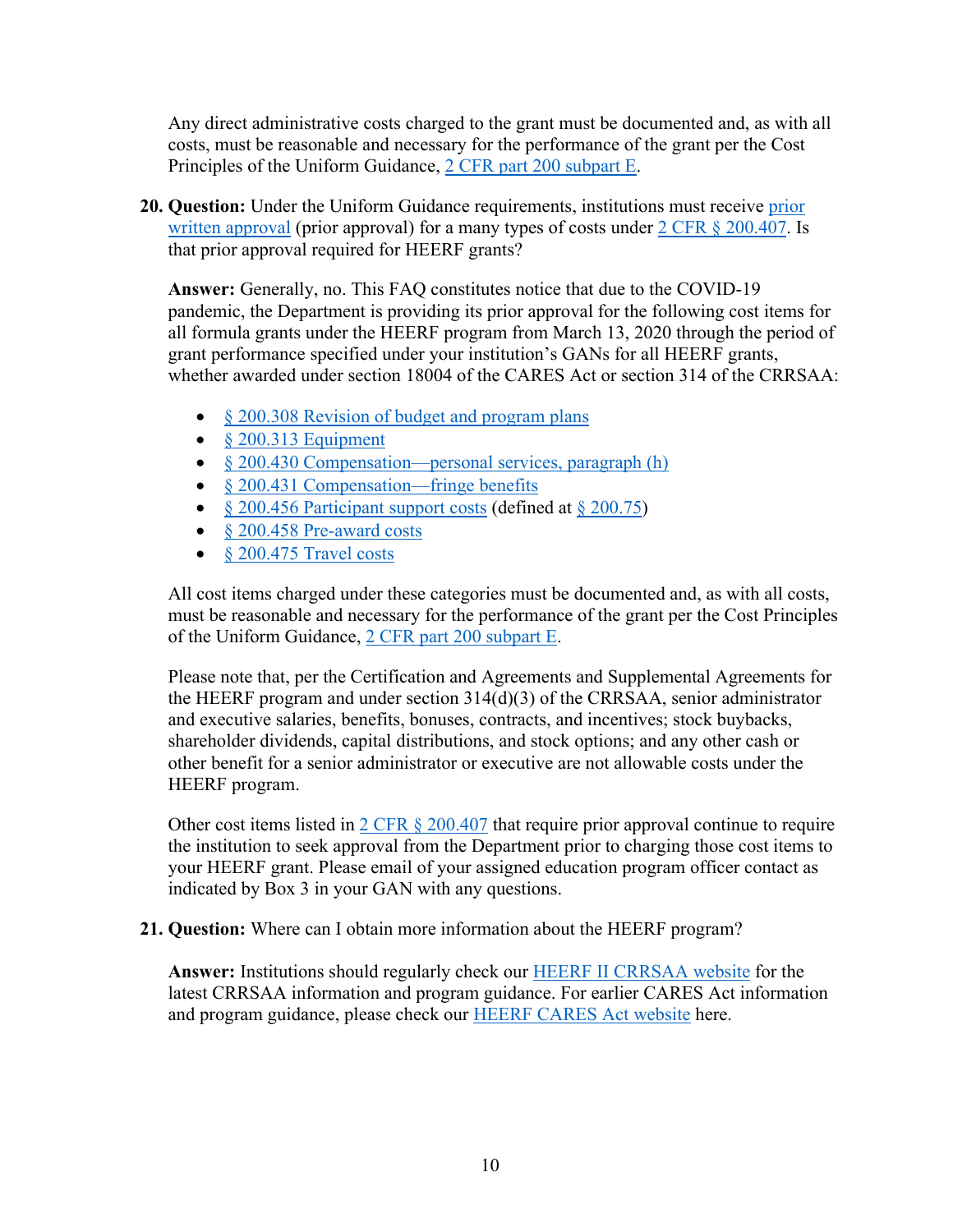### **FAQs added March 19, 2021:**

**22. Question:** Can institutions use HEERF grant funds (unspent CARES Act funds, CRRSAA funds, and American Rescue Plan funds) to make financial aid grants to nondegree seeking, non-credit, dual enrollment, continuing education students or students who are qualified aliens?

**Answer:** Yes. Institutions can use HEERF grant funds to make financial aid grants to non-degree seeking, non-credit, dual enrollment, and continuing education students. Students who are qualified aliens, as defined within 8 U.S.C. section 1641 (including refugees and persons granted asylum), may also receive HEERF financial aid grants. As always, students have discretion about how they receive their grants and institutions must receive affirmative consent from students before using a financial aid grant to satisfy outstanding bills. (Added March 19, 2021).

**23. Question:** Can my institution charge expenses to my CRRSAA award if those expenses were incurred before December 27, 2020?

**Answer:** Yes. Institutions may charge expenses associated with coronavirus that were incurred on or after March 13, 2020, the day the national emergency was declared, to their CRRSAA awards. (Added March 19, 2021).

**24. Question:** How much time do institutions have to disburse their CARES Act and CRRSAA funds?

**Answer:** Institutions generally must expend their HEERF funds within one year from the date when the Department processed the most recent obligation of funds for each specific grant. Thus, institutions that received a supplemental award under CRRSAA have one year to spend all remaining CARES funds and new CRRSAA funds for each grant. Nocost extensions up to one year are also available under certain circumstances. Institutions may contact their assigned grant program officer identified on the GAN for more details on requesting an extension. (Added March 19, 2021).

**25. Question:** Are employee benefits covered under "payroll" in section 314(c)(1)(B) of CRRSAA?

**Answer:** Yes. Institutions may use CRRSAA funds and unspent CARES funds to pay for employee benefits costs as payroll costs if (1) such costs are newly associated with coronavirus, and (2) the costs were incurred on or after March 13, 2020, the date of the declaration of the national emergency due to the COVID-19 pandemic. (Added March 19, 2021).

**26. Question**: Can students who have left school (for any reason) at any time since the declaration of the national emergency receive financial aid grants?